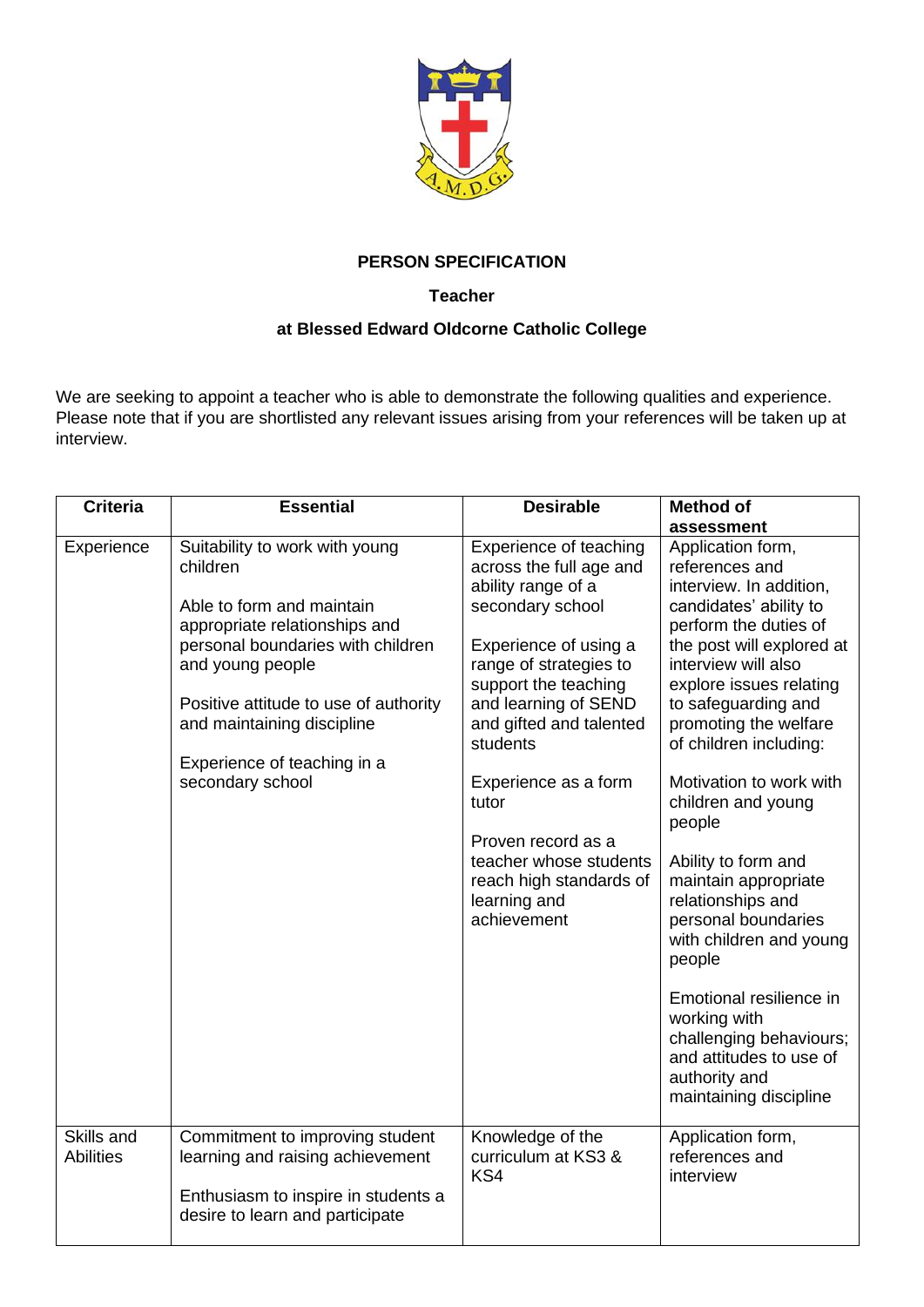|                       | Knowledge and understanding of<br>recent legislation, developments<br>and initiatives in secondary<br>education<br>Knowledge of the curriculum at KS3<br>& KS4<br>An understanding of the use and<br>potential of ICT to develop learning<br>An excellent classroom practitioner<br>An effective communicator and<br>motivator of students<br>Ability to enable and empower<br>others<br>A team player with the ability to<br>establish good working relationships<br>with staff, students and<br>parents/carers<br>The ability to communicate clearly<br>and concisely both verbally and in<br>writing at all levels<br>The ability to support students and<br>respond to parents/carers through<br>fluent and accurately spoken<br>English | An understanding of<br>the range of learning<br>needs<br>An understanding of<br>the use of comparative<br>data and target setting<br>data |                                                  |
|-----------------------|----------------------------------------------------------------------------------------------------------------------------------------------------------------------------------------------------------------------------------------------------------------------------------------------------------------------------------------------------------------------------------------------------------------------------------------------------------------------------------------------------------------------------------------------------------------------------------------------------------------------------------------------------------------------------------------------------------------------------------------------|-------------------------------------------------------------------------------------------------------------------------------------------|--------------------------------------------------|
| Personal<br>Qualities | A capacity for hard work<br>A fair, flexible, open and decisive<br>approach to leadership in the<br>classroom<br>Enthusiasm for, and readiness to<br>accept, change<br>A commitment to justice, quality of<br>opportunity and to comprehensive<br>education<br>Good ICT skills<br>Ability to work on own initiative<br>Ability to take responsibility for<br>planning own workload and<br>commitments<br>Ability to work unde4r pressure and<br>keep to deadlines<br>Ability to be sensitive to the needs<br>of others                                                                                                                                                                                                                       |                                                                                                                                           | Application form,<br>references and<br>interview |